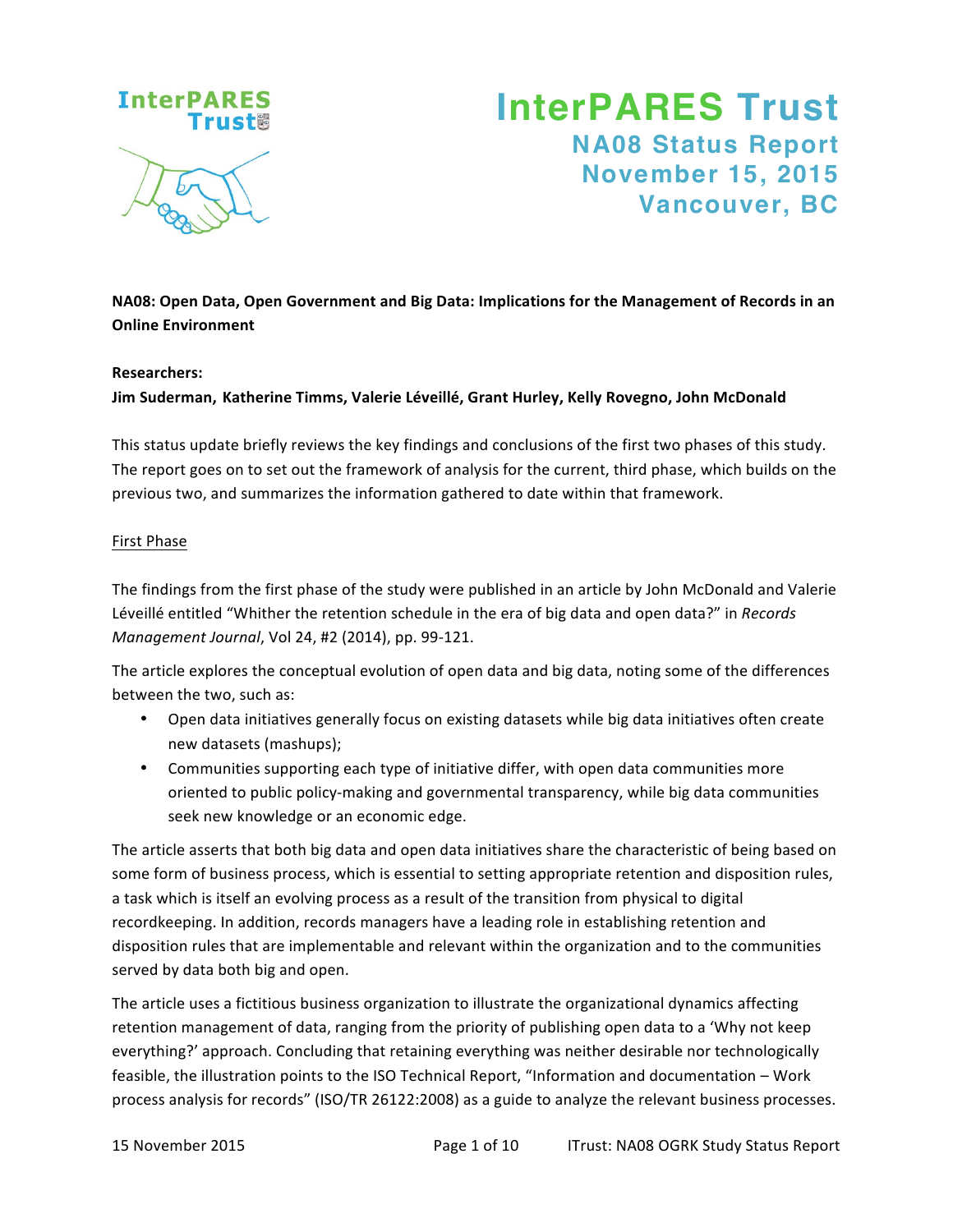The study noted that a business process does not start and stop with the creation and dissemination of a dataset. It extends back into the processes generating the source data (which could come from a variety of sources) that contributed to the final data set.

It also includes the steps involved in administering the processes themselves such as the approval of data collection methods, conduct of the collection/survey, measurement of data quality, etc., all of which generate records in the form of emails, reports, etc.

The study concludes that retention and disposition specifications need:

- To account for those records that are necessary to ensure the accuracy and authenticity of the data generated to support big data and open data initiatives; these can include project management documentation, data collection procedures, metadata models and related data classification documentation, survey design documentation, data quality assessment procedures and tests, and related documentation, as well as key versions of data used to generate master files, public use data files, and other data made available through big data and open data initiatives.
- To have been developed in an integrated fashion as part of the steps involved in designing and implementing the systems, processes and technologies that support big data and open data initiatives.

As a result, it was not seen as sufficient for the records manager to simply identify the retention period, but also to set out the specifications for retention in a comprehensive manner that accounts for all related processes. Concluding observations emphasized the need for a more robust recordkeeping framework that accommodates data generated both internally and externally.

#### Second Phase

The findings from the second phase of the study were published in an article by Valerie Léveillé and Katherine Timms entitled "Through a Records Management Lens: Creating a Framework for Trust in Open Government and Open Government Information" in *Canadian Journal of Information and Library Science*, Vol 39, #2 (June, 2015), pp. 154-190. The article proposes a universal framework to ensure the accuracy, authenticity, and trustworthiness of information through the analysis of business processes, documentation, and structures supporting open government initiatives.

The second phase of the study began by defining the concepts of open government and open government data and information in the Canadian context. The study concluded by considering the impact of these two concepts on the creation, management and control of government records through business process analysis as defined by ISO/TR 26122:2008(E), the same standard relied upon in the first phase of the study, detailed above.

Open government, a concept evolved from e-government, emphasizes service delivery and the public's right to government information. The objectives of the open government ideology are therefore to increase transparency of government processes and decision-making, increase accountability of government to the public, and increase citizen participation or engagement.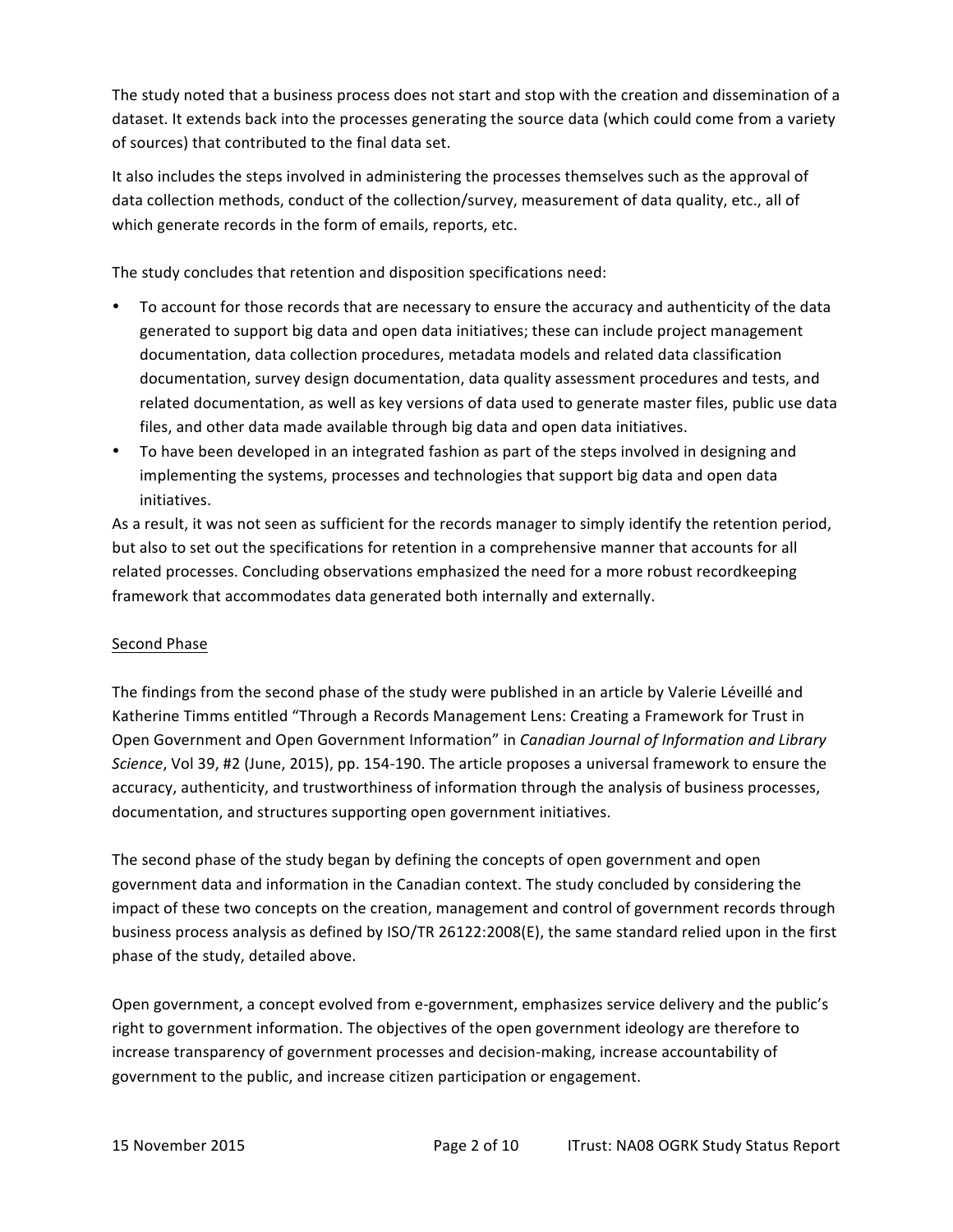Open government information, (for example, government data sets, open information, metadata components, etc.) falls under a broader 'open' umbrella, including open source and open access, all of which broadly contribute to open knowledge: "any content, information, or data that people are free to use, re-use and redistribute – without any legal, technological or social restriction."<sup>1</sup> The goal of open government information initiatives, and thus of open government initiatives, is to foster increased trust between government and citizens.

Following a survey of the Canadian open government landscape at the municipal, provincial and federal levels, the article considers open government as a three-staged business process:

- 1. Initiation;
- 2. Identification and distribution;
- 3. Promotion and evaluation.

A records management framework emerges from an open government policy that includes records management components, either integral to the policy or by reference to relevant records management policies. To give strength to the policy, responsibility for its implementation must be appropriately assigned organizationally or overseen by records professionals collaborating with authorities administering access to information, internal regulation, and audit functions.

An enterprise-wide inventory of government information provides a starting point for determining what information – including relevant contextual metadata – is eligible for publishing. While new technologies may have to be deployed to make this information open and accessible to the public, 'feedback loops' should also be established to allow the open government authority to determine whether citizens are aware of available information and whether or not this information is useful to them.

Six categories of 'information objects' result from open government initiatives, including those that:

- 1. are generated to initiate and sustain the program, e.g., action plans;
- 2. serve as inputs to the process of releasing information, e.g., candidate data sets;
- 3. are outputs of the processing of releasing or publishing information;
- 4. are platforms for accessing released information, which may contain, for example, metadata of released information;
- 5. are inputs from citizens, e.g., completed feedback forms;
- 6. are related to the initiative(s), e.g., reports, presentations.

Maintaining this documentation is an important records management task that provides an authoritative, complete, and accurate source to demonstrate the integrity and reliability of information published as part of the open government or open data initiative.

The article concludes with a brief assessment of Canadian jurisdictions against the framework outlined, highlighting:

 

 $^1$  Open Knowledge, "What is Open?" (https://okfn.org/opendata/, checked 8 November 2015), quoted in CJILS article on p. 158.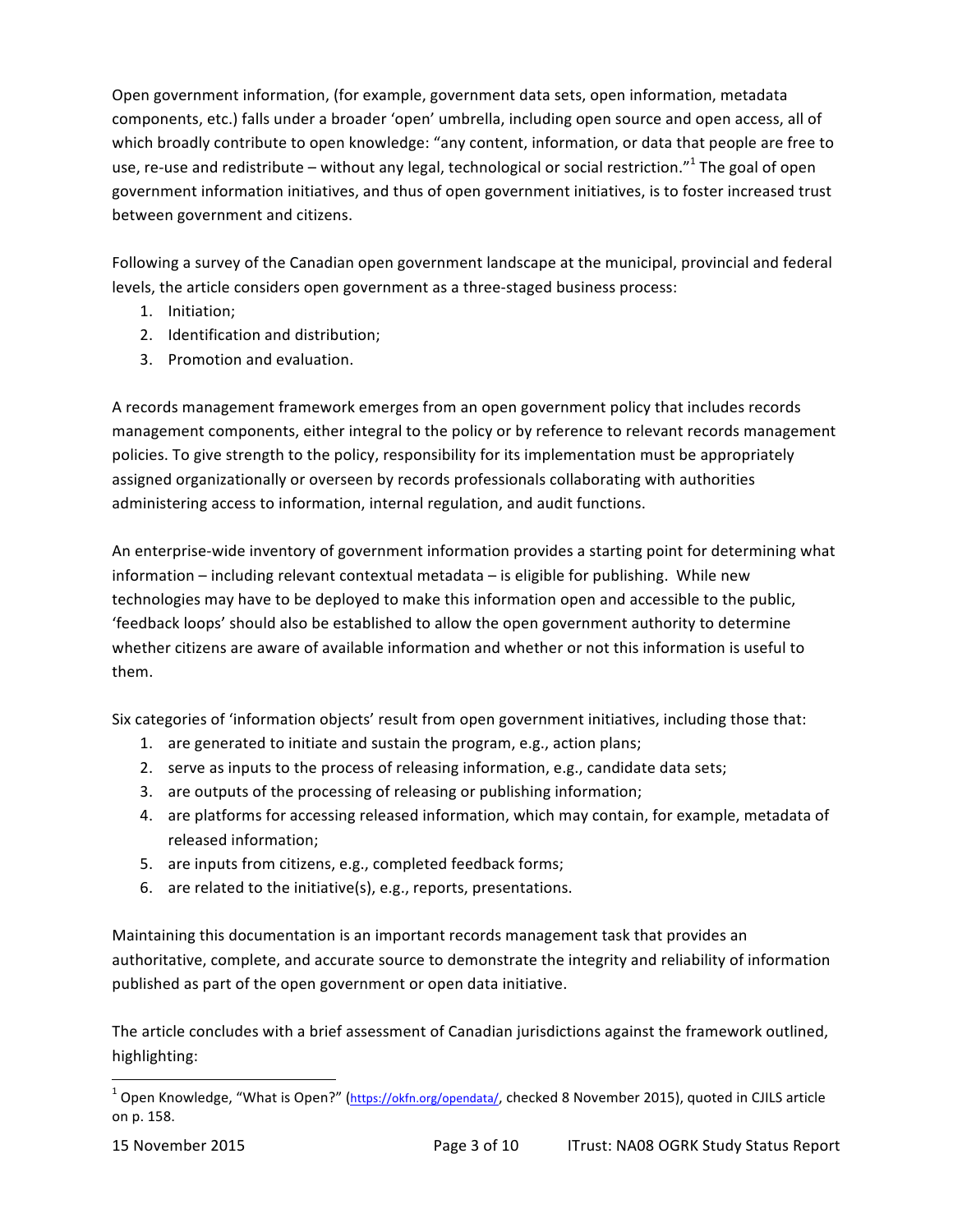- a general need for more substantive integration of open government with records management;
- better citizen engagement mechanisms, including feedback loops;
- meaningful metrics to evaluate open government initiatives.

#### Third (Current) Phase

With the term 'open government' in danger of meaning anything to anybody, the study adopted the four core principles of the Open Government Partnership as the scope for the term:

- Accountability
- Technology & Innovation
- Citizen Participation
- Transparency<sup>2</sup>

The study also adopted the five engagement categories described by the International Association for Public Participation's (IAP2) engagement spectrum:

- Inform
- Consult
- Involve
- Collaborate
- Empower.<sup>3</sup>

This current phase of the study explores citizen engagement or participation initiatives in the Canadian context with the purpose of gaining a better understanding of how citizen engagement affects approaches to records and information management. Citizen engagement actively involves citizens in policy or program development at any level of government. Citizen engagement processes and initiatives seek to establish a more collective basis of decision-making power by seeking input from citizens much earlier in the process of drafting legislation, for example. Though the level and opportunities for citizen input and technologies used may differ between different engagement initiatives, knowing the contexts, functions, and technologies deployed will enable more informed recordkeeping. 

Information was gathered from the Canadian federal government, the provincial governments of Alberta, British Columbia, and Ontario, and the city governments of Toronto and Vancouver through semi-structured interviews with open government leaders in each of those jurisdictions. We also asked interviewees to point us to specific citizen engagement initiatives they felt were particularly effective, innovative, collaborative or empowering.

Findings have been grouped under five context-based headings identified by the InterPARES research project as essential to preserve the identity and integrity of digital records.<sup>4</sup>

<sup>&</sup>lt;sup>2</sup> http://www.opengovpartnership.org/about/open-government-declaration

<sup>&</sup>lt;sup>3</sup> http://c.ymcdn.com/sites/www.iap2.org/resource/resmgr/imported/IAP2%20Spectrum\_vertical.pdf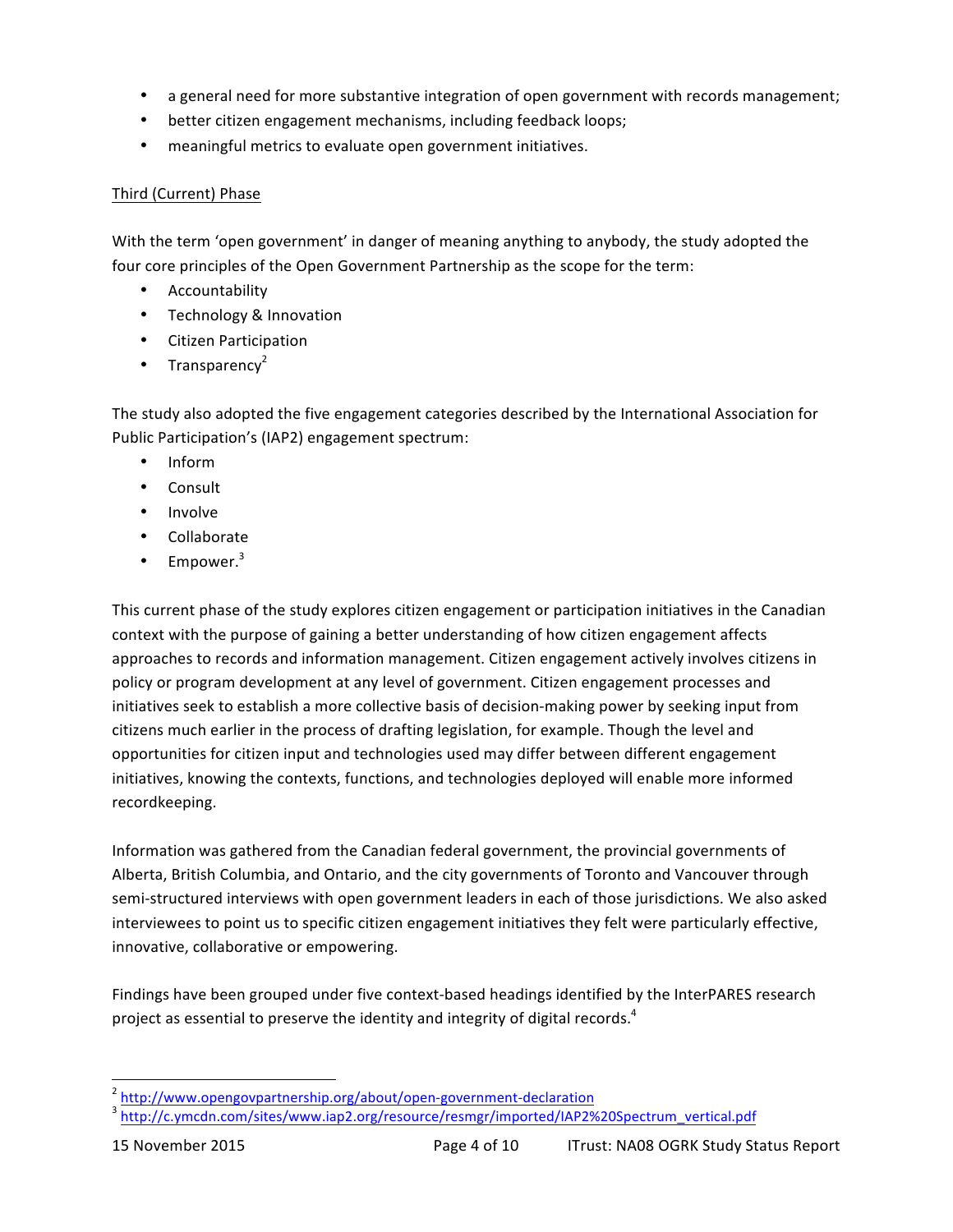- 1. The juridical or administrative context, defined by InterPARES as the "legal and organizational system in which the [record-]creating body belongs";
- 2. The provenancial context is that of the "creating body, its mandate, structure and functions";
- 3. The procedural context refers to the processes that result in created records ( the "business" procedure in the course of which a record is created");
- 4. The technological context are the "characteristics of the hardware, software, and other components of an electronic computing system in which records are created";
- 5. The documentary context is the "archival fonds to which a record belongs, and its internal structure".

# Juridical / Administrative context

Generally speaking, there are three common juridical contexts within Canada:

- the federal or national context;
- the context of each of the provinces or territories;
- the context of every municipality.

These contexts influence and are influenced by each other as well as by other juridical environments, for example, international organizations. And although most Canadians act simultaneously in all three juridical contexts, the governmental entities in each case operate their own open government initiatives, with limited integration across jurisdictions.

For example, we noted that similar but not identical open government licenses were prepared by the federal government and by the provincial and municipal governments we contacted. For example, Open Government Licence - Toronto is "based on version 1.0 of the Open Government Licence - Ontario, which was developed through public consultation and a collaborative effort by the provincial and federal government."<sup>5</sup> Besides replacing references to the Province of Ontario with the City of Toronto, the latter includes "a provision for the Ontario Personal Health Information Protection Act, 2004."<sup>6</sup>

We also noted that leadership at all levels of government is assigned to senior elected officials suggesting that open government initiatives are seen as important to legitimizing the authority of elected governments. For example, the President of the Treasury Board, an elected official,<sup>7</sup> has leadership at the federal level, while the Deputy Premier, also an elected official, has leadership of the province of Ontario's open government initiatives. Toronto's City Council established "Open Government by Design" and "Engage the Public" as two strategic directions for the City, assigning

<u> 1989 - Andrea Santa Andrea Andrea Andrea Andrea Andrea Andrea Andrea Andrea Andrea Andrea Andrea Andrea Andr</u>

<sup>&</sup>lt;sup>4</sup> Duranti, Luciana, and Pat Franks, eds., "Context" entry *Encyclopedia of Archival Science* (2015), p. 152. Quoted definitions are taken from the <u>InterPARES 2 Glossary</u>, (accessed 8 November 2015).<br><sup>5</sup> Toronto. "<u>Open Government Licence – Toronto</u>" (accessed 8 Nov 2015).<br><sup>6</sup> *Ibid.* 

<sup>&</sup>lt;sup>7</sup> Assignment of this responsibility may change following the recent election.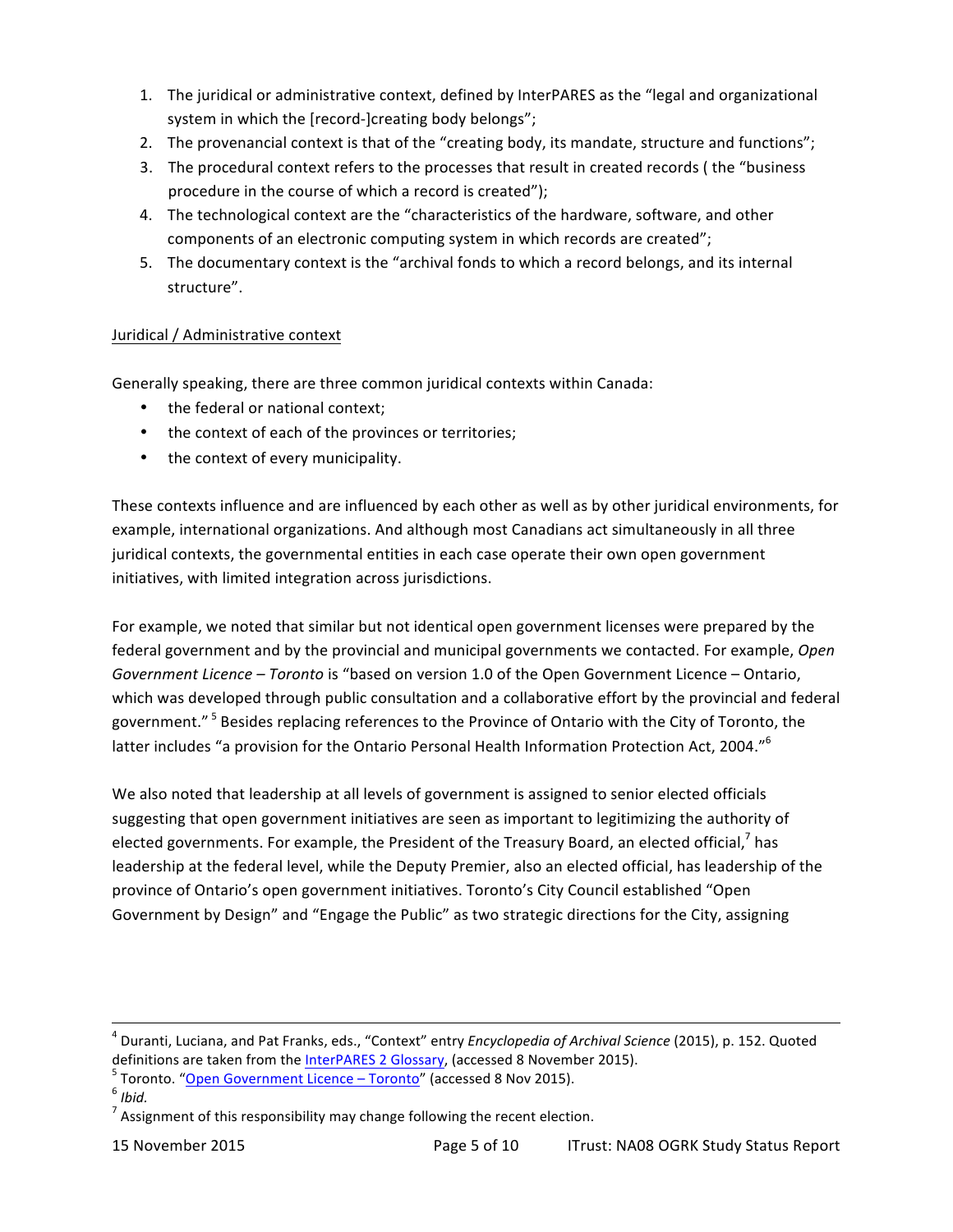leadership of the former to the City Clerk and of the latter to the City Manager, both central officers of the City administration.<sup>8</sup>

### Provenancial context

Interviewees from the federal government observed that that most engagement initiatives are conducted by individual departments. They were aware of few multi-departmental, collaborative consultations, commenting that there is no culture of sharing between departments, partly as a result of privacy concerns and partly because doing so requires planning and guidance which is absent. One result of this situation is that separate engagement initiatives conducted by different departments may go to the same stakeholders with similar requests. Many Canadians are not aware of the roles and responsibilities of different levels of government. One interviewee commented that web renewal plans include 'scoping down' online content to be more citizen-centric and less organization dependent. This has advantages for the citizen but may obscure provenance.

It also appears that provenancial context is complex at least for engagements falling into the 'Collaborate' and 'Empower' categories of the IAP2 spectrum. In these cases there is more than one creating body, each with its own mandate, structure and functions presumably engaging as more or less equal partners and where recordkeeping requirements and practices may vary substantially. We were asked who the steward was for information collected by both government and non-government groups. Establishing clear stewardship for such records is crucial to determining what legal obligations and rights pertain to them.

# Procedural context

Preliminary study findings indicate a recent trend towards centralization of organizational policy, performance measures, and practices, very likely linked to the centralization of responsibility for open government initiatives, including their citizen engagement components, noted previously. Nevertheless, citizen engagement policies and procedures appear to be still very much a work in progress.

- The liquor policy review in British Columbia was the only instance encountered that had a clearly established engagement process, although it appears that process was unique to this consultation and did not follow a well-established, common process.
- "Growing Conversations," a Toronto engagement initiative to enhance citizen engagement practices:
	- instituted a "Conversation Corps" (drawing from practice in Austin, Texas);<sup>9</sup>

<sup>&</sup>lt;u> 1989 - Johann Stein, markin film yn y breninn y breninn y breninn y breninn y breninn y breninn y breninn y b</u> 8

https://www1.toronto.ca/City%20Of%20Toronto/City%20Manager's%20Office/City%20Manager%20Profile/City%  $\frac{9}{9}$ This program allows individuals (e.g. private citizens) to sign-up as facilitators to lead consultations on topics<br> $\frac{9}{9}$ This program allows individuals (e.g. private citizens) to sign-up as facilitators to le

pertaining to government business.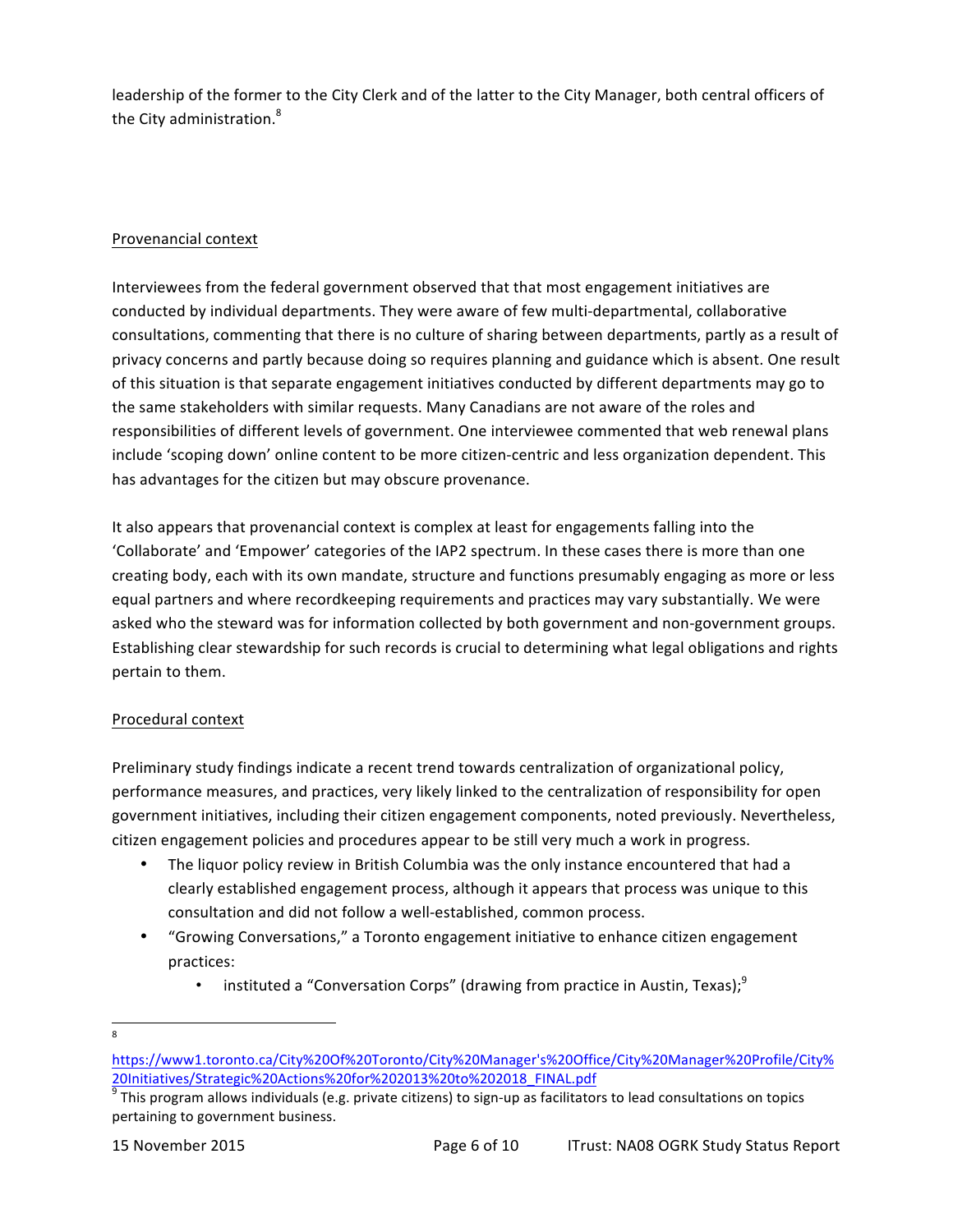- produced a guide prepared by the City Planning division.
- Communication and consultation guides exist in some departments in the Canadian government, and may be sufficient to govern simpler types of engagement.
- In Vancouver there is currently no suite of policies for open government, nor are there formal, mapped-out workflows for open data. The development of policy pieces, guidelines, etc.  $$ including those for citizen engagement  $-$  will be addressed in the next phase of the program.
- The absence of whole-of-government guidance on conducting consultations inhibits coherence, consistency and the development of standards. The absence of standards, guides, etc. was recognized as a major issue by several interviewees (e.g. TBS and PCO).

Interviewees identified even fewer performance measures.

- One jurisdiction, having conducted an environmental scan, concluded that there were not many open government jurisdictions with mature performance measurement frameworks against which to benchmark.
- It is hard to establish effectiveness measures even for the simplest type of engagement on the IAP2 spectrum, 'Inform'. Measures may be increasingly difficult to establish for the more complex types of engagement.

# Technological context

All citizen engagement initiatives identified used some kind of web-based technology to inform citizens, collect input, or offer resources related to open government, such as open data. Besides conventional technologies, such as meeting rooms and snail mail, citizen engagement technologies ranged from:

- Uses of commonly available web technologies, such as blogs, e-mail and surveys;
- Third-party social media and collaboration platforms, such as Twitter, LinkedIn, and Google Docs;
- Adapted third-party social media platforms built for citizen engagement, such as MindMixer (now mySidewalk) which supports Toronto's IdeaSpaceTO – a place where "you can apply your ideas, knowledge & expertise to help shape the future of Toronto [and] explore and comment on the ideas of others within the community. $v^{10}$
- Data access platforms built in-house, such as the CKAN-based (open source) portal planned by Alberta, where people will be able to search for information and data over many databases.

What constitutes an effective technology depends on the type of engagement initiative. A blog may provide better support for a collaborative engagement than an email blast, for example. However, engagement may depend more on a suite of technologies, as is evident from the statistics for the consultative review of BC's Liquor Policy, which used e-mails, Twitter, and blog posts to encourage feedback. The trend appears to be moving toward more substantial uses of technologies to encourage feedback and conversation from many different sources, or as in the case of Toronto's immersive engagement platform, the deployment of technologies specifically intended for citizen engagement processes.

<u> 1989 - Johann Stein, markin film yn y breninn y breninn y breninn y breninn y breninn y breninn y breninn y b</u>

 $^{10}$  Toronto. Ideaspace home page. (Accessed 8 November 2015).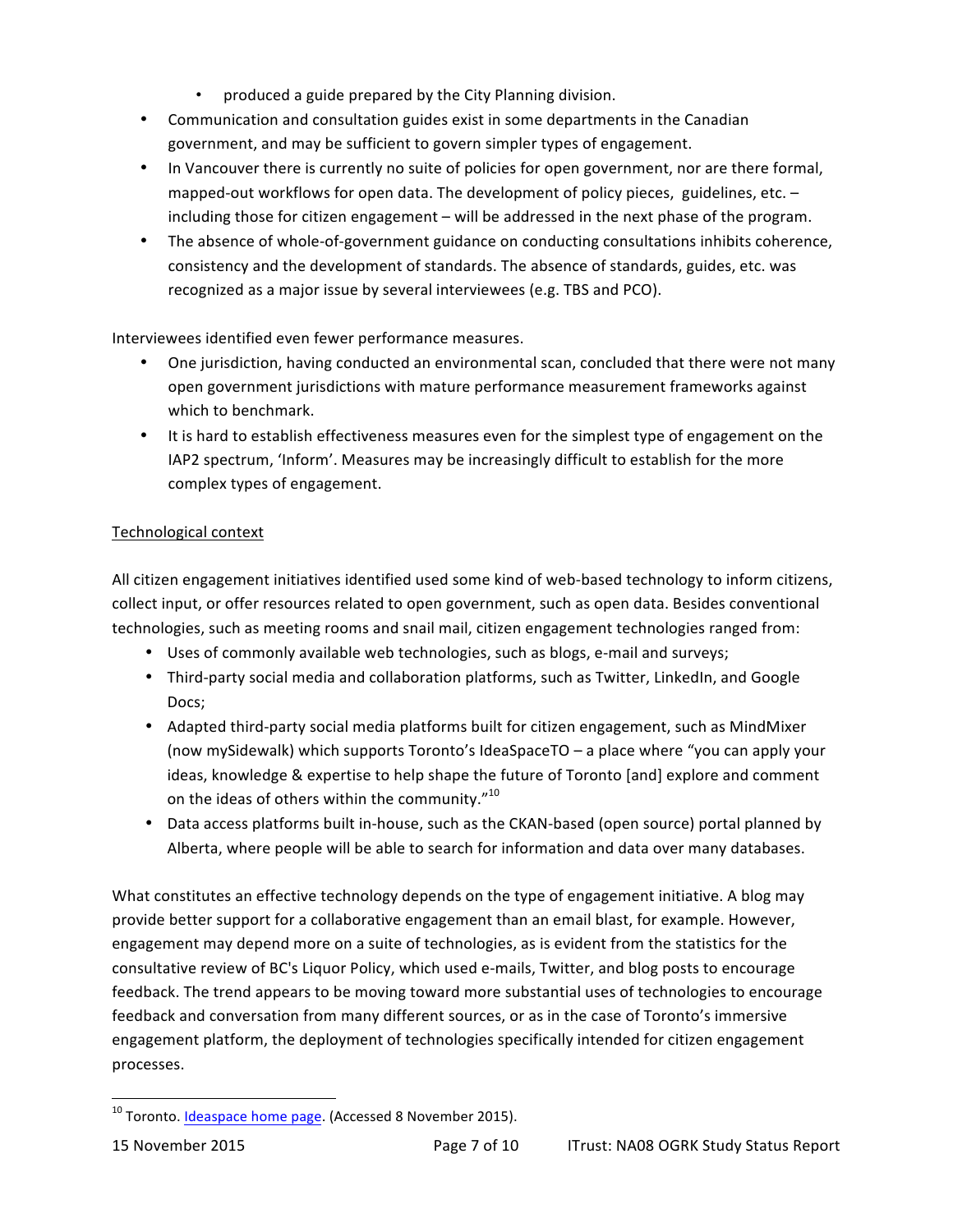Interviewees observed that:

- "Technologies work best if you're human and thoughtful trust is mediated by technology, not created by it."
- "We need to be a little more human with our data. Open data and civic engagement is more about a conversation, being frank."

The study also noted that while a range of technologies may play a key role in engaging citizens, initiatives that encourage inputs from many sources may have the effect of fragmenting the record of engagement, where records documenting inputs may be spread across many platforms, some of them outside of the control of recordkeepers. Furthermore, it may not be clear how citizen feedback is actually used to inform the end result, and if further technologies have been used behind the scenes for analysis and decision-making.

#### Documentary context

That records are essential to effective citizen engagement initiatives is hardly a surprising conclusion. Using technologies that enable citizens to create records themselves seems to contribute positively to engagement. Individual choice, and the limitations set by the engagement initiative as to the channel(s) influences the type, e.g., a free text comment to a blog post, a 're-tweet', can significantly affect the context of the records created, and whether these records are accessible into the future.

As noted in the above, the record of an engagement initiative may be fragmented as a result of different provenancial or technological contexts. Detailing that contextual information in such a way that is intelligible to individuals examining the records subsequent to the initiative will be a significant challenge to records keepers. But they may not even be aware of related contexts, which may create uncertainty regarding where the complete record resides and whether fragments held in different places can be understood as a cohesive whole.

A further consideration may be the existence of records that are not relevant to the engagement initiative but that come into existence as a result of a technological platform that allows 'free' posting. For example, even if the technological context is that of the government, not all records held on that technological platform may be addressed to or authored by it; two participants may conduct a sidebar conversation in the same discussion forum intended for a particular issue.

Even basic records like a report resulting from an engagement initiative may have significant variations. One interviewee advised that the composition of reports on consultations will range from verbatim to highly synthesized  $-$  even sanitized  $-$  content.

#### Questions arising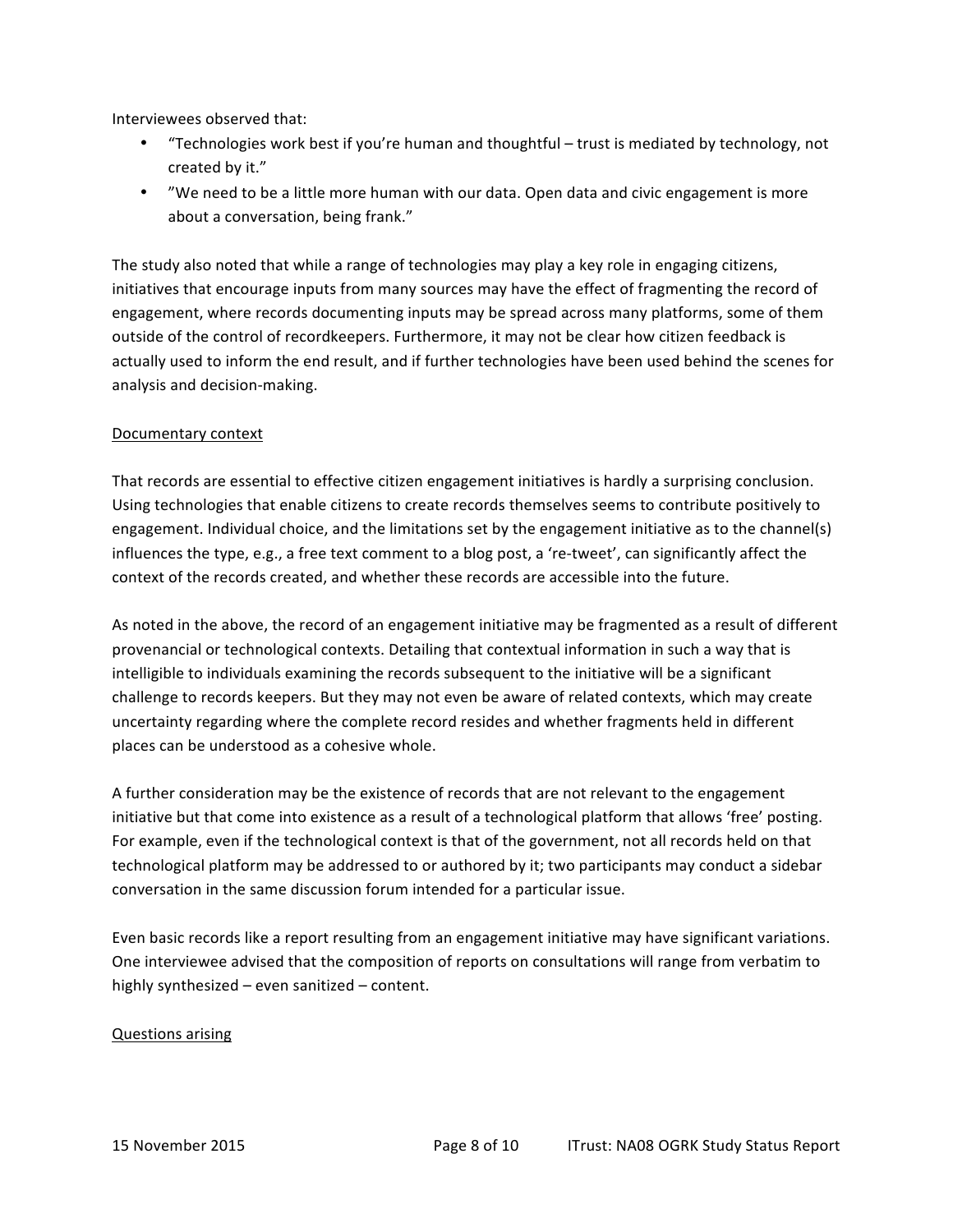It is clear that citizen engagement activities within open government initiatives are still at an early stage of maturity. This is an important consideration for recordkeeping, as recordkeeping strategies have to be mapped according to the level of maturity.

Records are created to fulfil one or more purposes within open government initiatives, but not all those purposes may have equal weight. Where establishing accountability is paramount, strong custody and control mechanisms relating to both record creation and maintenance activities are in place. By contrast, it seems that where broad citizen engagement is paramount, custodial and control mechanisms for records may end up being looser. This may be due to flexibility in terms of technology and type of engagement, in perhaps an inverse relationship to the ability to demonstrate accountability since the immediate priority is on citizen engagement rather than demonstrating accountability through documentary evidence.

Under what circumstances will assembling a comprehensive record of past engagement initiatives be required? Will inconsistencies in terms of procedural norms and the wide range of technological platforms underlying the records make it impossible to determine whether the records are complete and authentic? Will that affect trust? What do the answers to these questions say about the completeness and authenticity of records generated in current engagement initiatives?

The Historical Study of Cloud-based Services (ITrust, NA11) concluded that "trust in the service provider is a far greater consideration than trust in the technology." Building trust beyond a basic level is challenged due to differences in priorities:

- Elected officials put politics first
- Public servants put policy first
- Citizens tend to see no difference between the political side and the public service. And what will they put first?

# Next Steps

This phase of the study will prepare at least two products:

- 1. A report of research conducted to date, addressed to the ITrust researchers.
- 2. A primer or guide specific to citizen engagement initiatives addressed to recordkeeping professionals (and, possibly, leaders of citizen engagement initiatives).

Current work towards these products is being conducted as follows:

- Development of 'the 5 x 5', an assessment of the five types of engagements set out in the IAP2 spectrum against the five diplomatic contexts identified in earlier phases of InterPARES research work: Juridical/Administrative, Provenancial, Procedural, Technological, and Documentary.
- Examination of the specific role of technology, starting from information collected in this phase of the study. It is possible that this will merge with the preceding work.
- Analysis of two citizen engagement initiatives identified by the BC government (a provincial services card; a review of provincial liquor policy). Depending on our success in these two